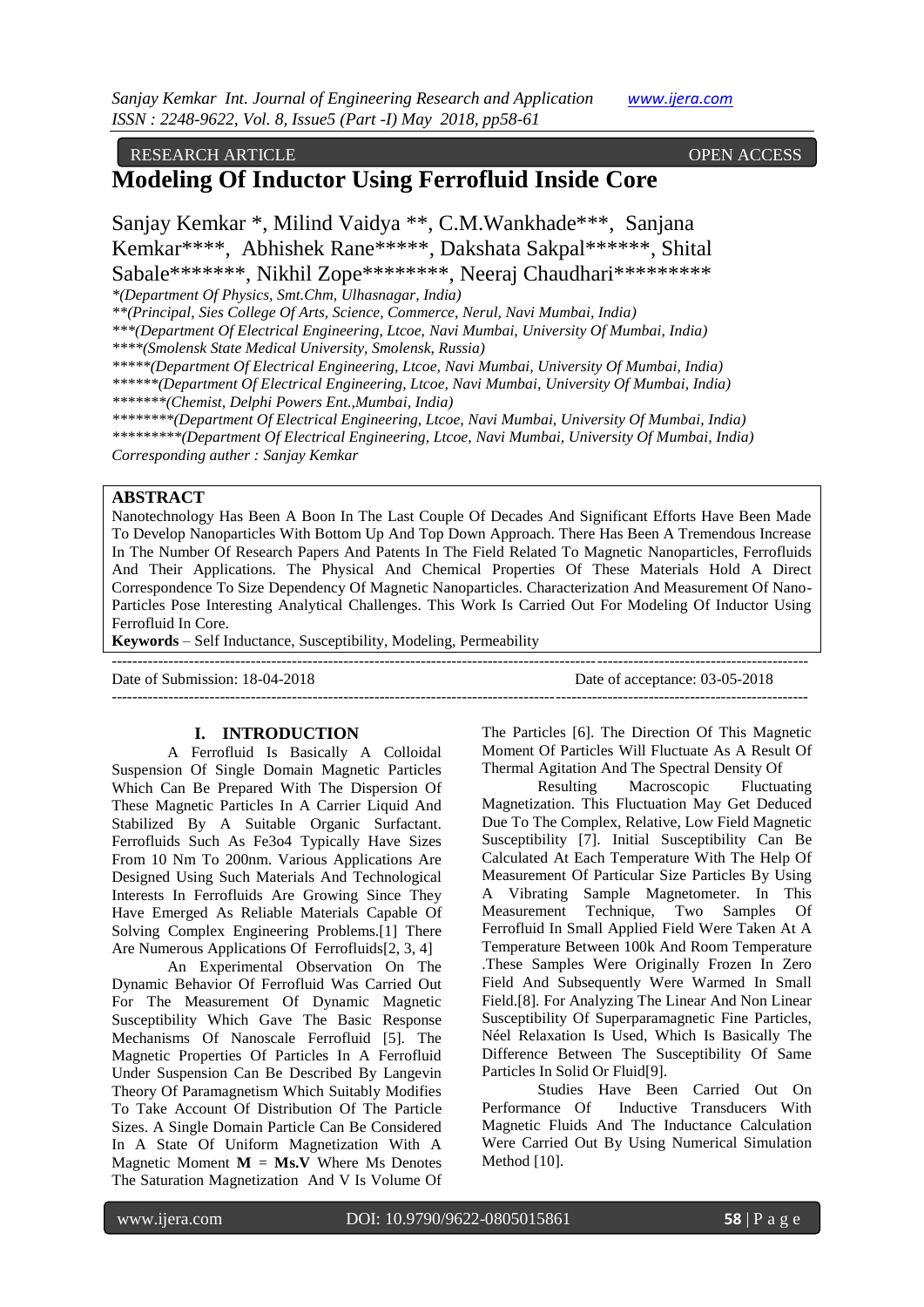In This Work, We Use The Method For Modelling Of An Inductor Where Inductance Was Calculated By Considering The Brownian Relaxation[11]. This Relaxation Was Due To Rotational Diffusion Of The Whole Particle In The Analysis Related To The Origin Of Permeability Of The Ferrofluid In The Core. Hence, An Attempt Has Been Made To Analyse Permeability And Susceptibility Of The Core Mathematically.

#### **II. PREPARATION OF A FERROFLUID**

A Ferrofluid Is Prepared From Respective Salts Of Fe<sup>2+</sup> And Fe<sup>3+</sup> Oxidation State By Mixing Them With Alkaline Solutions Thereby Giving Precipitation Of Magnetic Nanoparticles. Nanoparticles Start Forming After Nucleation And The Growth Is Controlled By Temperature, Concentration Of The Solution And Ph Value. The Surface Of Nanoparticles Can Be Treated Suitably So That A Proper Surfactant Adsorption Can Take Place At A Higher Temperature As The Process Is Chemisorption. Thus, A Particle Starts Giving Steric Repulsion Which Is Necessary To Form A Stable Colloidal Disordered Suspension. Since The Particles Are In A Few Nanometers, They Can Be Therefore Treated As A Single Domain Particle.

#### **III. ORIGIN OF PERMIABILITY IN THE CORE**

When The Particles Are In The Suspension, Their Magnetic Properties Can Be Described By Langevin Theory Of Paramagnetism Suitably Modified To Take Account Of Distribution Of The Particle Sizes. Single Domain Particles, As Such Can Be Considered In A State Of Uniform Magnetization With A Magnetic Moment *M* Given By [6]

 $M = Ms$ .  $V$  (1)

Where  $\mathbf{M}\mathbf{s}$  (Wb/ $\mathbf{M}^2$ ) Gives The Saturation Magnetization(*Ka*/M) And **V** Is The Volume Of Particle. The Magnetic Moments Are Fixed In Orientation Relative To The Particle Because Of Magnetic Anisotropy (K  $J/M^3$ ) [14] Which Arises Out Of The Combination Of Particle Shape And Magnetocrystalline Anisotropy. The Direction Of Magnetic Moment Is Referred To As Axis Of Easy Magnetization. The Mean Magnetic Moment **M** Of A Particle In The Direction Of Field Is Described By Langevin Expression As Follows  $M = Ms$  [ Coth  $\Xi - 1/\Xi$ ] (2)

$$
W = MS \text{ [Cott 2 - 1/2]}
$$
  
Where,  $\Xi = (\text{Mho/Kt})$ 

The Behavior Of The Ferrofluid Depends Upon The Behavior Of Individual Particles Therefore The Study Related To Behavior Of The Particle Is Necessary. There Are Three Characterization Times Of The Particles Which Governs The Behavior Of An Individual Particle In The Applied MagneticField. Two Of These Are Carrier Liquid [12, 13]. There Are Many Related Works For Inductive Sensors Using These Ferrofluids In The Core. Whereas Less Work Has Been Carried Out On TheMathematical

Dependent On The Relaxation Of The Magnetic Moment Of Particle.

Firstly, The Equilibrium Of The Magnetic Moment Is Obtained By Physical Rotation Of The Particle The Time Associated With This Bulk Rotation **Τb**, Is The Brownian Relaxation Time[15].  $T_b = 3 \text{ V}'\eta / \text{Kt}$  (3) Where, **V'** Is The Hydrodynamic Volume Of A Particle And **Η** Is The Dynamic Viscosity Of The Carrier Liquid.

Secondly, The Magnetic Moment May Change Or Reverse The Direction Within The Particle Without The Rotation Of The Particle. This Is Achieved By Overcoming The Energy Barrier (**Kv**) Where **K** Is The Anisotropy Constant Of The Material. The Probability Of Such A Transition Is Approximately Equal To **℮ Σ** , Where **Σ** Is A Ratio Of Anisotropy Energy To The Thermal Energy .

This Reversal Time Or Switching Time Is Known As Neel's Relaxation Time **Τ<sup>n</sup>** .  **(4)**

$$
T_n = T_o e^{\Sigma}
$$

Where  $\Sigma = \text{Kv}/\text{Kt}$  And  $T_0 \sim 10^{-9}$  seconds. **Τ**o Is Damping Or Extinction Time And In Fact Third Time Component To Be Considered. Further It Can Be Seen That For High And Low Barrier Energies Neel's Relaxation Time Varies[16]

| $T_n = (T_o / \sqrt{\Sigma}) e^{\Sigma}$ | For | $\Sigma > 1$     |     |
|------------------------------------------|-----|------------------|-----|
| $T_n = T_o e^{\Sigma}$                   | For | $\Sigma \ll 1$ . | (5) |

Under Equilibrium, The Magnetic Moment **M** And The Internal Field **H<sup>a</sup>** Of A Particle Are Parallel, Any Deviation Of The Magnetic Moment From Its Equilibrium Position Would Result In The Precession Of The Magnetic Moment About Its Easy Axis With An Angular Frequency(**Ωo**)

$$
\Omega_0 = M_0 \Gamma H_a \tag{6}
$$

**Γ** Is A Gyromagnetic Ratio, **Ha** Is Internal Magnetic Field Equals To **2k/Ms** Where **Ms** Is The Saturation Magnetisation Per Unit Volume. In The Absence Of External R.F. Field The Precession Decays With Decay Time **Τ<sup>o</sup>** Seconds.

 $T_o = Ms/(2 M_o \gamma \alpha k)$  (7) **Α** Is A Damping Constant Generally Approximated To 0.1 Or 0.01, As An Example **Ms** = 0.4t,  $\Gamma = 8.8 \times 10^{10} \text{sec}^{-1} t^{-1}$  $K = 2x10^4$  J/M<sup>3</sup>  $T_o = 9x10^{-11}/A$  Sec  $T_o = 9x10^{-10}$  **SecFor A = 0.1** 

 $T_o = 9x10^{-9}$  Sec **For**  $A = 0.01$ 

**Τ<sup>o</sup> = 9x10-9 Sec** Plays Significant Role In Determination Of **Τn**.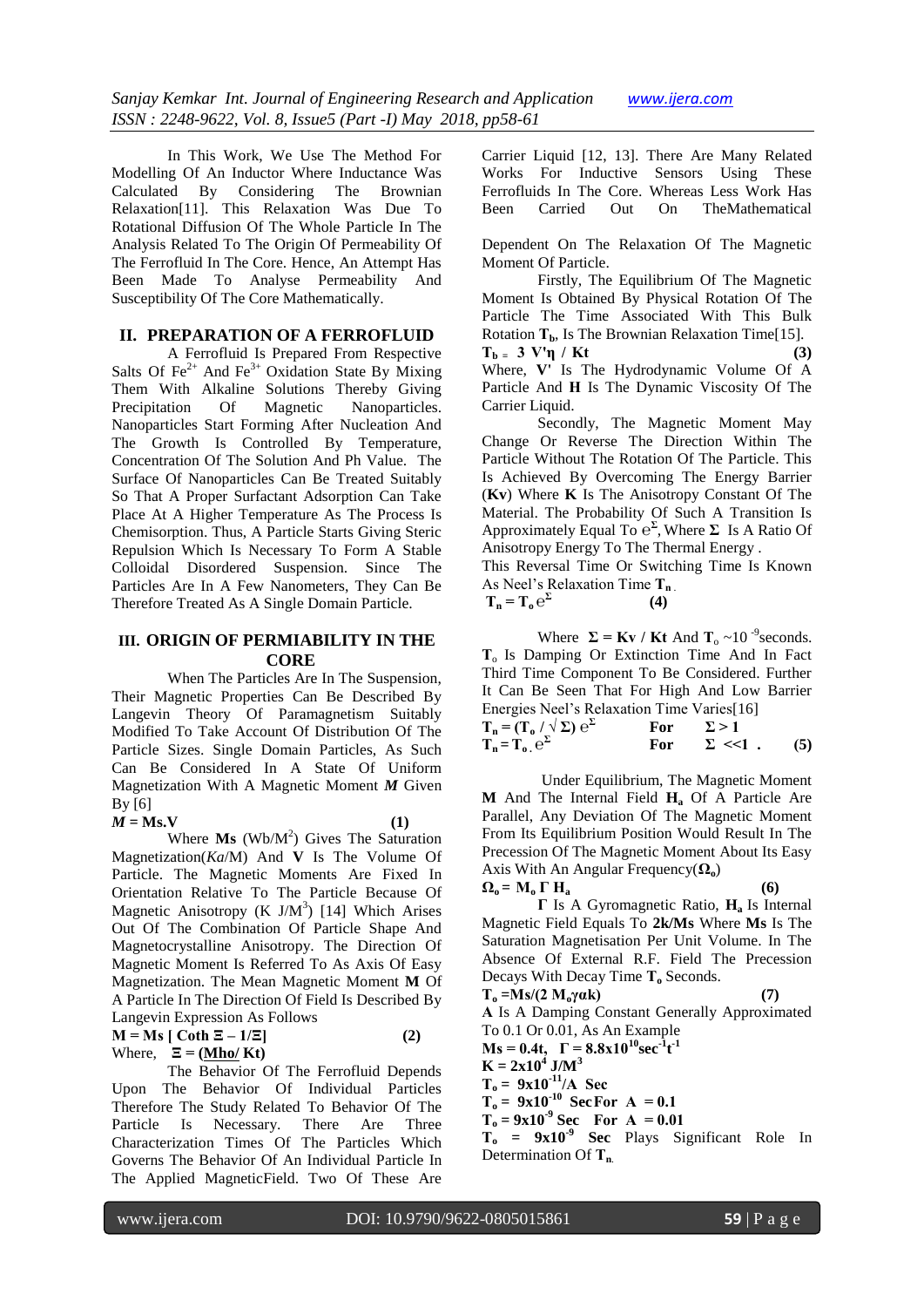*Sanjay Kemkar Int. Journal of Engineering Research and Application www.ijera.com ISSN : 2248-9622, Vol. 8, Issue5 (Part -I) May 2018, pp58-61*

The Distribution Of Particle Size Implies The Existence Of Distribution Of Relaxation Time With Both The Above Relaxation Mechanism Contributing To The Magnetisation. They Do So With The Effective Relaxation Time **Τeff** .

 $T_{\text{eff}} = (T_{\text{n}} \ T_{\text{b}}) / (T_{\text{n}} + T_{\text{b}})$  (8) The Values Of **Τn** And **Τ<sup>b</sup>** Are The Functions Of Particle Size. The Diameter Of The Particle Above Which The Physical Rotation Occurs Is Given Below[17]

 $\mathbf{D}\mathbf{s} = (24\text{kt}/\text{Hk})^{1/3}$  (9) It Is Interesting That When  $T_n = T_b$  One

Can Determine Critical Particle Radius Above This Radius The Brownian Relaxation Mechanism Occurs And Below This The Relaxation Is By Neel's Mechanism. These All Affects The Susceptibility Of The Ferrofluid In The Core Of The Test Cell And In Turn Changes Susceptibility (**Χi**) And Permeability, Thereafter. The Change In The Permeability Changes The Inductance Of The Coil. The Susceptibility Of The Ferrofluid **Χ<sup>i</sup>** Depends Upon Volume Fraction **Ф<sup>m</sup>** And Given By Equation 10.

**X**<sub>i</sub>=( $\Pi/18$ )( $\Phi_{\rm m}$ )( $M_0 m_{\rm d}^2 d^3$ /**K**t) (10)

### **IV. MATHEMATICAL MODELING Case I ]** Without Ferrofluid In Core

The Magnetic Field Inside The Solenoid Is Given By

# $B = \frac{\mu_0 \mu r N l}{l}$

The Total Flux Linked With The Solenoid Is Given By Total Flux=  $N^*\phi_m = N \iint B \, d\mathbf{s}$ 

The Total Flux = N 
$$
\left(\frac{\mu_0 \mu_r NI}{l}\right)
$$
 A  
Now The Inductance L =  $\frac{Total flux}{current}$ 

$$
=\frac{\mu_0\mu_rN^2A}{l}
$$

 **(11) Case Ii]** With Ferrofluid In Core

$$
B = \frac{\mu_0 (\mu_r + \mu_r(i))NI}{l}
$$
  
Total Flux = N\* $\Phi_m$  = N $\iint$  B. ds = N\* $B$ \*A  
Total Flux = N\* $\frac{\mu_0 (\mu_r + \mu_r(i))NI}{l}$ \*A  
=  $\frac{\mu_0 (\mu_r + \mu_r(i))N^2 AI}{l}$ 

L = current



**Fig.4.1: Inductance Value V/S % Volumetric Concentration.**

**% Vol. concentration (Ф)**

#### **CONCLUSION**

An Attempt Has Been Made Stating Mathematical Relation Between Change In Inductance, Temperature, Volumetric Concentration, Domain Magnetisation And Size Of The Magnetic Nanoparticle As Shown In Equation (16).

#### **REFERENCES**

- [1] K Raj And R Moskowitz Journal Of Magnetism And Magnetic Materials 85(1990)233-245
- [2] S D Kemkar Et Al.Int.Journal Of Engineering Research And Application Issn:2248- 9622,Vol.7,Issue 1,(Part -3) January 2017,Pp.01-10
- [3] S D Kemkar,Milind Vaidya, International Journal Of Innovative Research In Science, Engineering And Technology,Vol.6,Issue 1,January 2017
- [4] S D Kemkar Et Al.Int.Journal Of Engineering Research And Application Issn:2248-